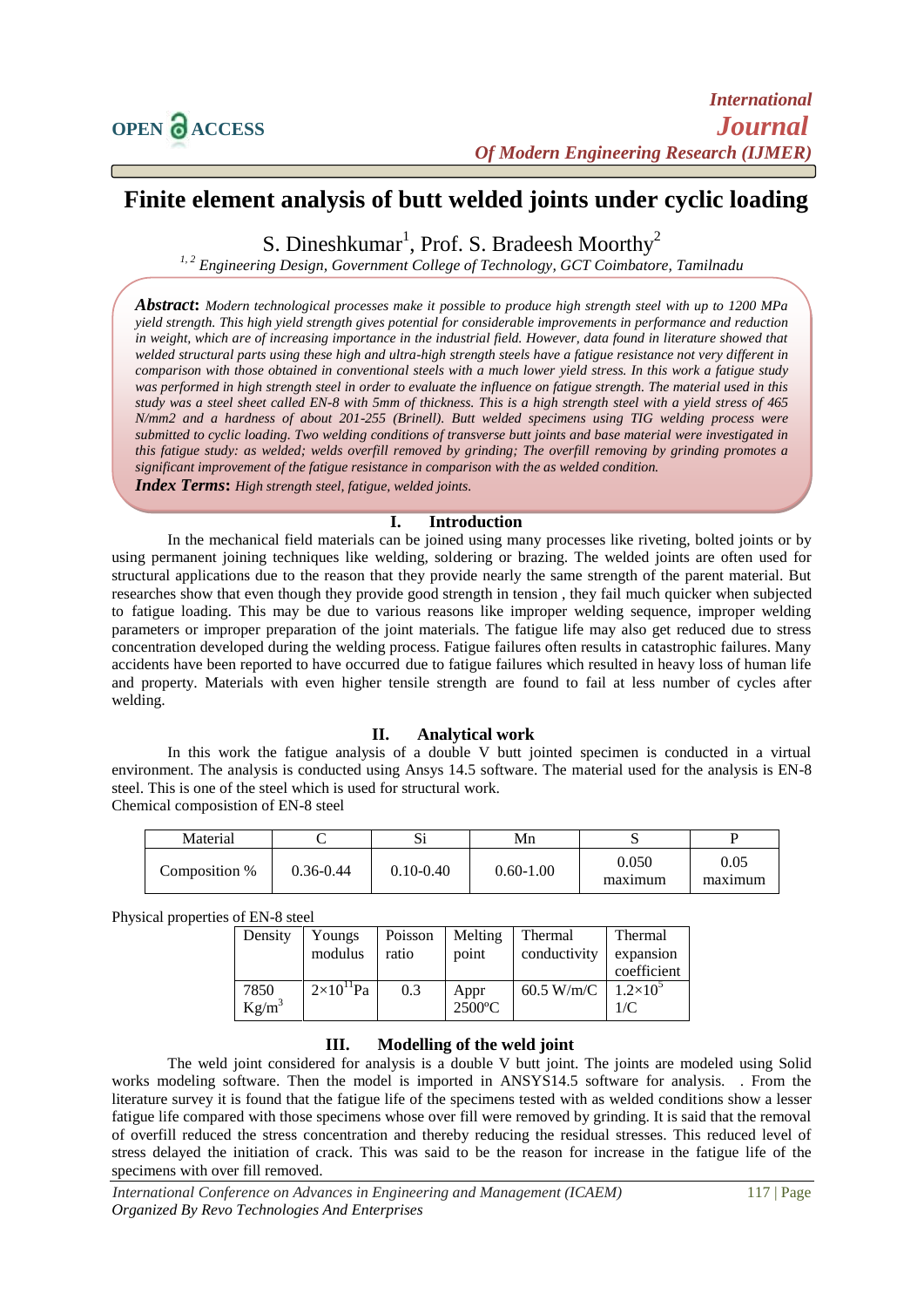The analysis of as welded condition is conducted with two weld specimens one of 5mm thickness and 7mm thickness of the parent metal. The weldment is modeled using the modeling software and is imported to ANSYS 14.5 software. At first thermal analysis is done by giving a heat input which is equivalent to the heat generated by a TIG welding process.

 The parameters used for giving heat input are selected from the recommended values of current and voltage for the particular thickness of weld. Then on the same specimen fatigue analysis is conducted by applying cyclic loading. The maximum stress is selected such that it is well within the yield value of the material to avoid plastic deformation. The same procedure is followed for material for thickness 5 mm and 7 mm. The results from the analysis are tabulated. Similarly analysis is done for specimens with 5 mm and 7 mm thickness whose overfill is removed. The results were also tabulated.

## **IV. Specimens Geometry For Fatigue Strength Testing With 5mm Thickness**



The filler rod used is OK Autrod 13.13. It is usually welded  $Ar/CO<sub>2</sub>$  as the shielding gas. After stress relieving the mechanical properties decrease by about 30 MPa in the case of yield and tensile strength. A copper coated, low alloy Chromium-Nickel-Molybdenum with a minimum yield strength less than 610 MPa and a minimum tensile strength exceeding 710 MPa. Also suitable when welding steels where good impact strength at lower temperatures is required. After the welding the specimens were machined as shown in the above figure for fatigue testing. The repeated cyclic loading is given with force 10,000 N per cycle. From this the total deformation analysis and the fatigue strength improvement under two conditions i) As welded ii) Overfill removed has been analysed for 5mm and 7mm thickness plate.

#### **V. Calculations**

The calculations were made for giving an equivalent heat input of the welding process. The calculations are as follows For 5mm thickness, Current- 125A Voltage- 70V Tungsten size- 2.4mm Filler rod size- 3.2mm Travel speed-  $12in/min = 307.2$  mm/60 = 5.12 mm/s Weld time= 4.68 secs Weld length= 24 mm

Heat input is calculated by using the formula,  $Q =$  Current  $\times$  Voltage  $\times$  60  $1000 \times S$ (Travel Speed)  $Q = 125 \times 70 \times 60$ 

> $1000 \times 307.2$  $Q = 1710$  J/mm

For 7mm thickness, Current- 130A, Voltage- 72 V Tungsten size- 3.2 mm, Filler rod size- 4.8 mm Travel speed =  $10in/min = 256mm/60 = 4.266mm/s$ Weld time  $= 5.62$  secs Weld length= 24 mm Heat input is calculated by using the formula,  $Q =$  Current  $\times$  Voltage  $\times$  60  $1000 \times S$ (Travel speed)

 $Q = 130 \times 72 \times 60$  $1000 \times 256$ 

*International Conference on Advances in Engineering and Management (ICAEM)* 118 | Page *Organized By Revo Technologies And Enterprises*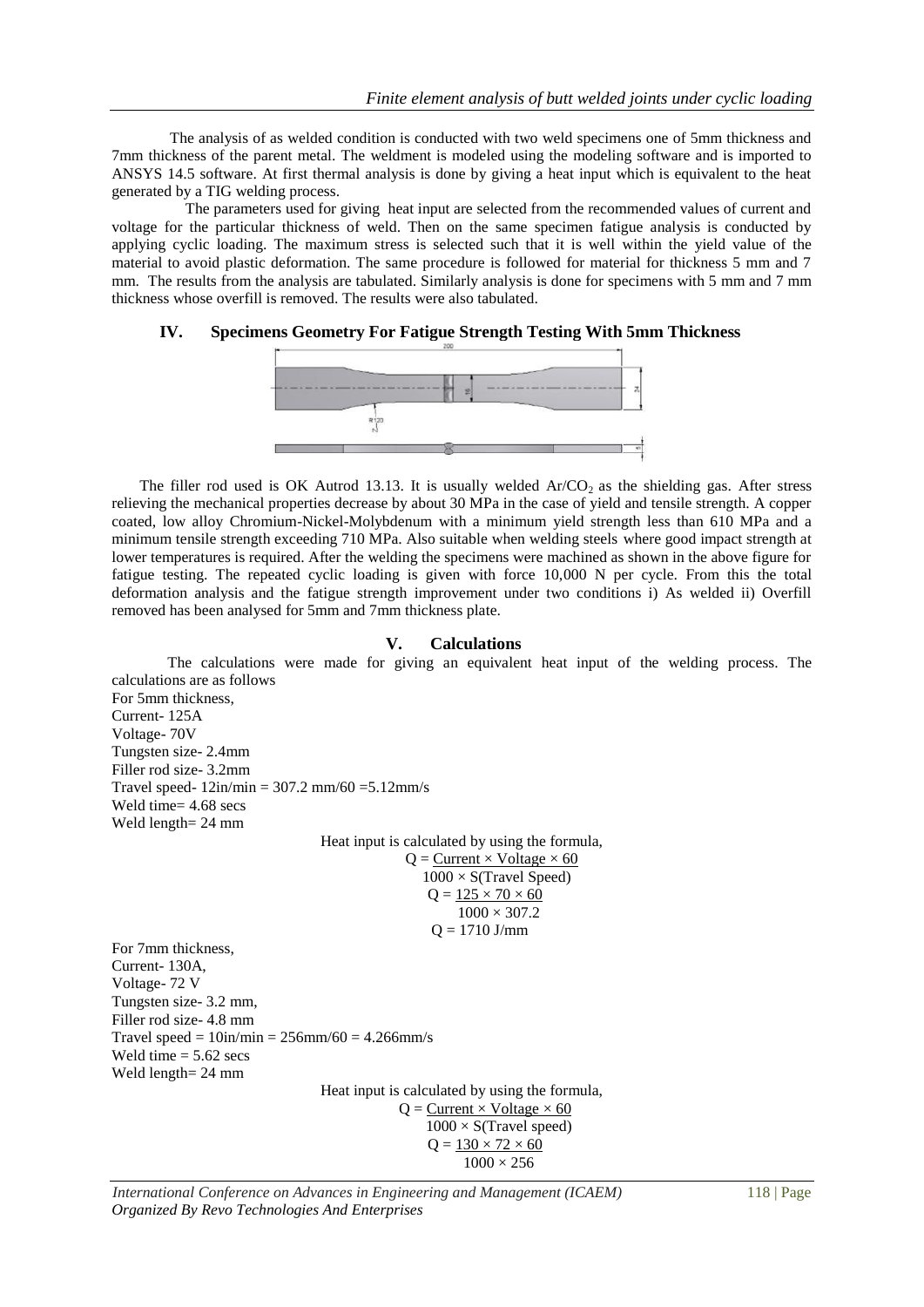### $Q = 2190$  J/mm

The values thus calculated from the calculations are fed as the input parameters for the analysis of the specimens. The analysis were done and the results are tabulated.

## **VI. Results and Discussion**

The results of the thermal analysis and structural analysis conducted on specimens are shown by the coloured graph.



Fig 6.1 Thermal analysis of 7mm as welded specimen

The fig 6.1 shows the thermal analysis of 7mm as welded specimen. The results show a clear picture of the temperature distribution of the specimen.



Fig 6.2 Equivalent von-mises stress analysis of 7mm as welded specimen The Von – mises stress analysis of the 7mm as welded specimen in Fig 5.2 shows the stress after the welding process.



Fig 6.3 Fatigue analysis of as welded 7mm specimen

The fatigue analysis of the 7mm plate specimen is analysed for fatigue life and the result is shown in the figure 6. 3.



Fig 6.4 Fatigue analysis of overfill removed 7mm specimen

The Fig 6.4 shows the fatigue life of the 7mm specimen whose overfill is removed which shows a better life than the as welded specimen.

*International Conference on Advances in Engineering and Management (ICAEM)* 119 | Page *Organized By Revo Technologies And Enterprises*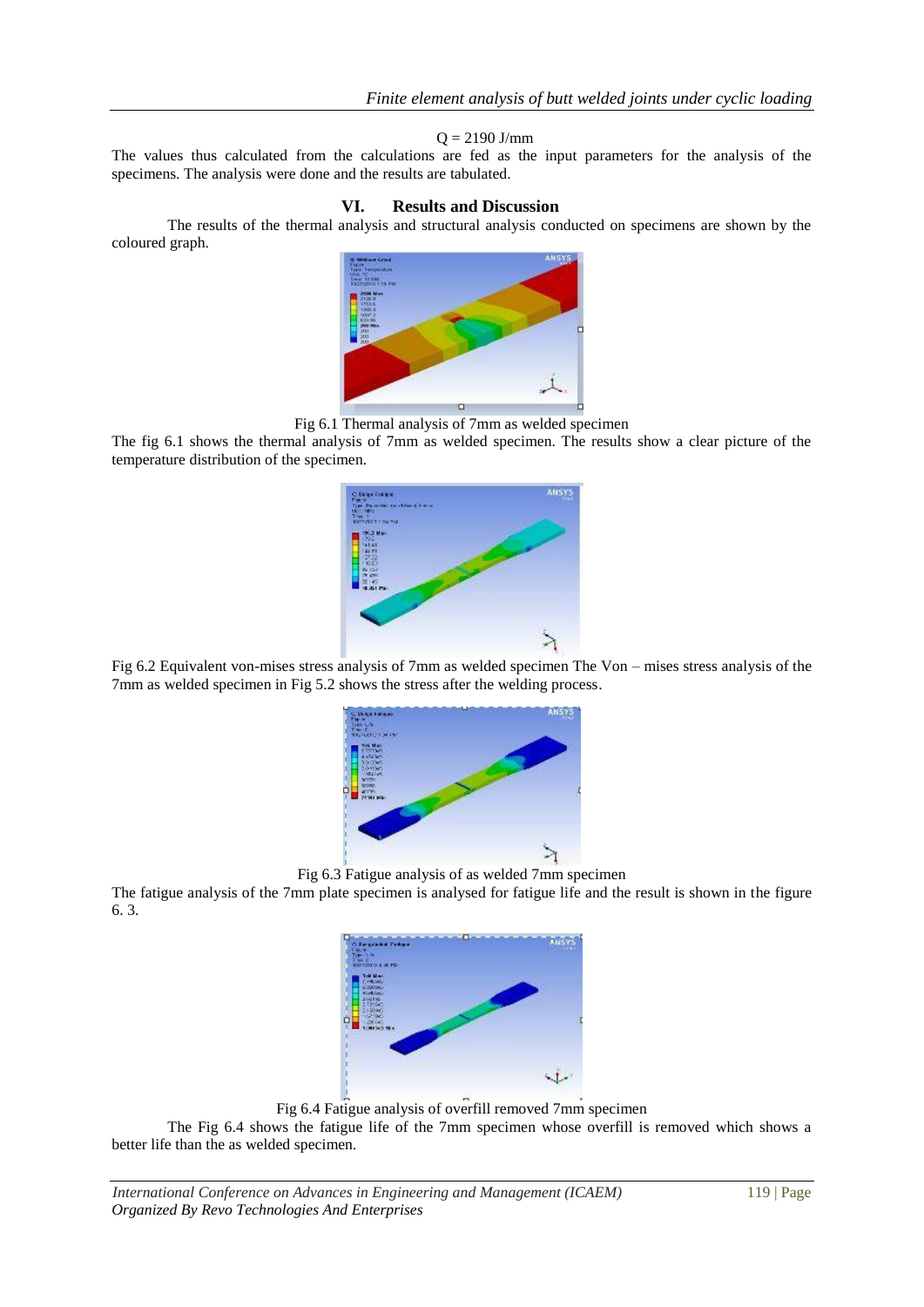

Fig 6.5 Thermal analysis of 5mm as welded specimen

The fig 6.5 shows the thermal analysis of 7mm as welded specimen. The results show a clear picture of the temperature distribution of the specimen.



Fig 6.6 Equivalent von-mises stress analysis of 5mm as welded specimen

The Von – mises stress analysis of the 7mm as welded specimen in Fig 6.6 shows the stress after the welding process.



Fig 6.7 Fatigue analysis of as welded 5mm specimen

The fatigue analysis of the 7mm plate specimen is analysed for fatigue life and the result is shown in the figure 6.7



Fig 6.8 Fatigue analysis of overfill removed 5mm specimen

The Fig 6.8 shows the fatigue life of the 5mm specimen whose overfill is removed which shows a better life than the as welded specimen.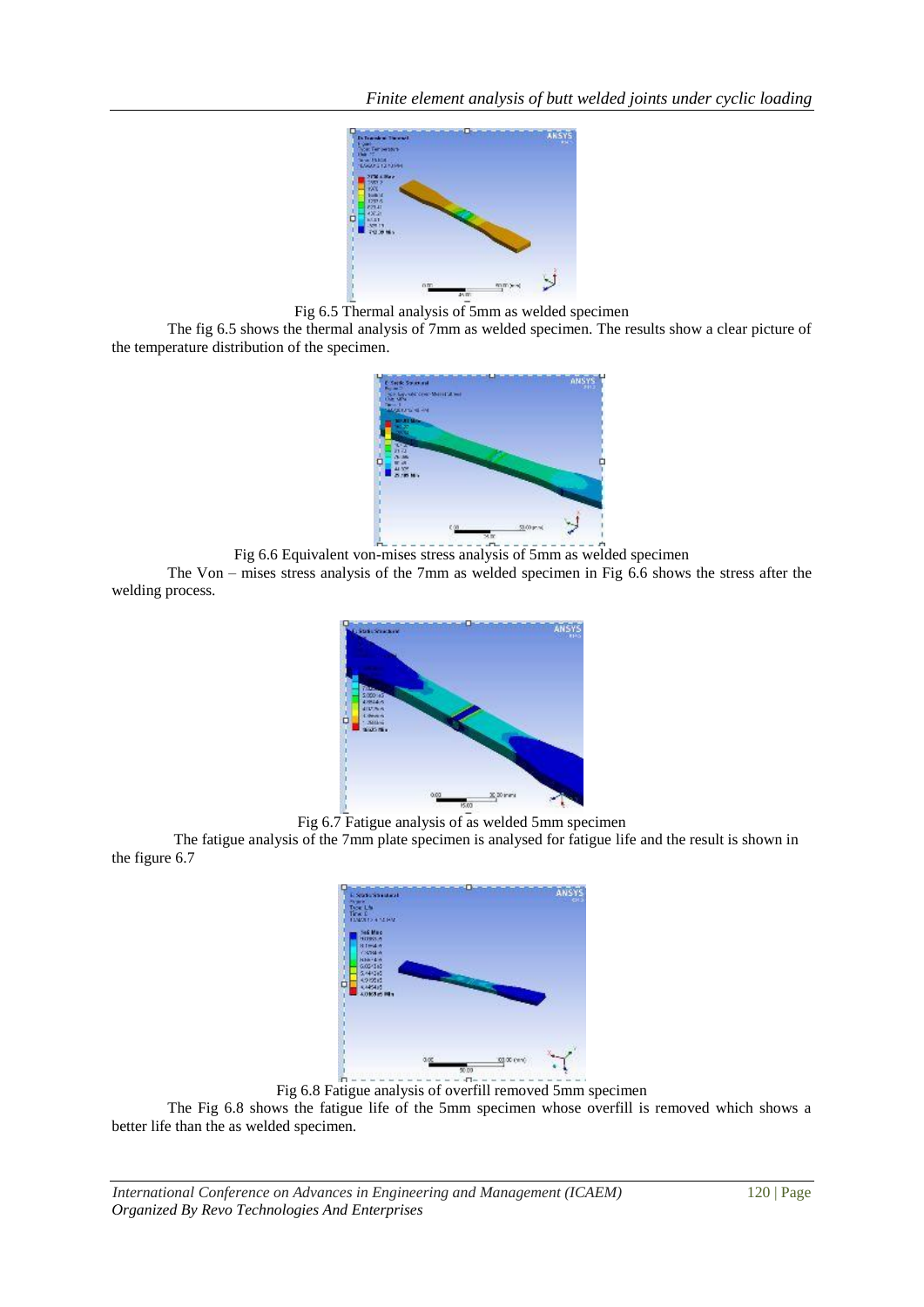| Plate<br>thickness | Conditions           | Von-mises<br>stress $(N/mm^2)$ | Fatigue<br>Life             | <b>Stress</b><br>in<br>weld<br>toe<br>region |  |
|--------------------|----------------------|--------------------------------|-----------------------------|----------------------------------------------|--|
|                    | As welded            | Max-169.91                     | Max- $1\times10^6$          | 91.73                                        |  |
|                    |                      | Min -28.189                    | Min-46625                   |                                              |  |
| 5mm                | Over fill<br>removed | $Max-101$                      | Max- $1\times10^6$          |                                              |  |
|                    |                      | $Min-29.003$                   | Min-<br>$4.016\times10^{5}$ | 76.998                                       |  |
|                    | As welded            | Max-196.5                      | $Max-1\times106$            | 92.733                                       |  |
|                    |                      | Min-40.851                     | Min-27351                   |                                              |  |
| $7 \text{mm}$      | Over fill<br>removed | Max-172.07                     | $Max-1\times106$            |                                              |  |
|                    |                      | Min-41.338                     | Min-<br>$1.0045\times105$   | 84.916                                       |  |

The various results obtained from the thermal and the fatigue analysis of the welded specimens are tabulated in the Table 6.1

# **VII. Discussion of Results**

From the table 6.1 the results suggest that in 5mm and 7mm plates the Von – mises stress and the stress at the weld toe is reduced when the overfill is removed. This caused an increase in the fatigue life of the specimen.

In the 5mm specimen the effect of over fill removing caused a decrease in the stress at the weld toe to about 16%. This reduction in the stress values caused the fatigue life to be increase about 7.61 times of the as welded specimen.

But in case of the 7mm specimen the effect of over fill removing caused a decrease in the stress at the weld toe to about 8%. This reduction in the stress values caused the fatigue life to be increase about 2.61 times of the as welded specimen.

From this results it is clear that overfill removed specimen has a better fatigue life due to the fact that the stress at the weld toe is reduced. This reduction in the stress level is much prominent in the lesser thickness specimen (5mm) than the higher thickness specimen in this case. This is may be due to the fact that lesser thickness material are more prone to stress concentration than the higher thickness material. This stress concentration is relieved by removing the over fill thus contributing to the increase in fatigue life.

### **VIII. Conclusion**

Two welding conditions of transverse butt joints and the base material of a high strength steel were investigated in this fatigue study: 1) as welded 2) welds overfill removed. The analysis is conducted in a virtual environment using the analysis software ANSYS 14.5. The removal of the overfill from the weldment caused the fatigue life to improve. This improvement in fatigue life is more pronounced in the lesser thickness material.

From this virtual analysis of the welded specimens it is found that the overfill removal of the welded specimens will give good results to specimens with low thickness than that of higher thickness.

## **Acknowledgement**

I wish to express my humble thanks with immense pleasure to our beloved Principal Dr. V. LAKSHMI PRABA, M.E., Ph.D., Government College of Technology, Coimbatore for providing all facilities to carry out this thesis work.

I express my thanks to, Dr. K. S. AMIRTHAGADESWARAN, M.E., Ph.D., Professor of Mechanical Engineering (P.G), for providing all the facilities and giving permission to proceed in my thesis work.

I express my deep sense of gratitude and heartfelt thanks to my project guide PROF.S.BRADEESHMOORTHY, M.E., Assistant Professor of Mechanical Engineering , for her valuable guidance with constant encouragement, motivation and help right form deciding the topic, finalizing the thesis work, method of presentation and taking necessary corrections which triggered me to a great extent in completing the thesis work successfully.

I am extremely thankful to Dr. K.MANONMANI, M.E., Ph.D., Associate Professor of Mechanical Engineering, for their valuable suggestions, encouragement and help during the execution of the project.